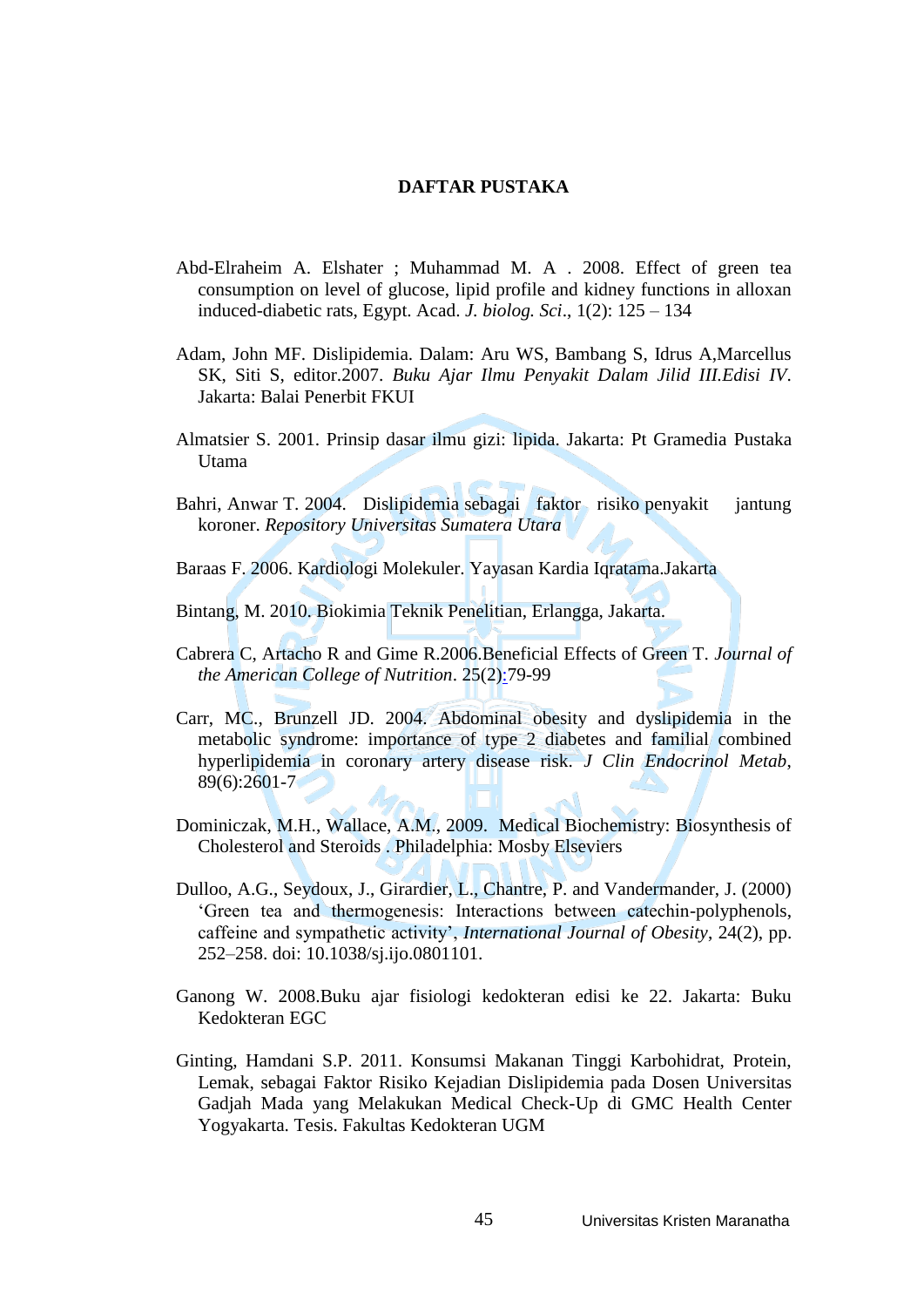- Go, A.S., Mozaffarian, D., Roger, V.L et al .2012 'Heart disease and stroke statistics--2013 update: A report from the American heart association', *Circulation*, 127(1), pp. e6–e245. doi: 10.1161/cir.0b013e31828124ad.
- Gomikawa S and Ishikawa Y . 2002. Effects of catechins and ground green tea drinking on the susceptibility of plasma and LDL to the oxidation in vitro and ex vivo. *J Clin Biochem Nutr*.32:55-6
- Gordon, P.M. 2003. Hyperlipidemia and Dyslipidemia. In Ehrman JK. Clinical Exercise Physiology. Champaign: Human Kinetics. p. 169-184.
- Guyton, A.C.and Hall, J.E., 2007. Text book of medical physiology, eleventh edition. Philladelpia:Elsevier Saunders.
- Hartoyo, A. 2003. *Teh dan Khasiatnya bagi Kesehatan*, Kanisius. Yogyakarta.
- Hendromartono, Tjokroprawiro A, Sutjahjo A, Pranoto A, Murtiwi S, Adi S. 2007. Dislipidemia. Dalam : Tjokroprawiro A, Setiawan B, Pranoto A, Nasronudin, Santoso D, Soegiarto G, editors. *Buku Ajar Ilmu Penyakit Dalam*. Surabaya: Airlangga University Press; 93-106
- Henry, J.B., 2001. Lipids and Dyslipoproteinemia. In: Clinical Diagnosis and Management by Laboratory Method. Philadelphia: Saunders: 224-24
- He RR, Chen L , Lin BH , Matsui Y , Yao XS , Kurihara H. 2009. Beneficial effect of oolong tea consumption on diet – induced overweight and obese subjects. *Chin J Integr Med*. 15(1): 34-41
- Hsu C.H., et al. 2008. Effect of green tea extract on obese women : a randomized double- blind, placebo- controlled classical trial. *Clin Nutrition* 27.3
- Huggins KW, Camarota LM, Howles PN, Hui DY .2003. Pancreatic triglyceride lipase deficiency minimally affects dietary fat absorption but dramatically decreases dietary cholesterol absorption in mice. *J Biol Chem* 278, 42899–42905
- Kane JP, Malloy MJ. 2000. Gangguan metabolisme lipoprotein. Dalam: Greenspan FS, Baxter JD, editor. *Endokrinologi dasar dan klinik*. Edisi 4. Jakarta: EGC
- Kim A, Chiu A, Barone MK, Avino D, Wang F, Coleman CI, et al. 2011. Green tea catechins decrease total and low-density lipoprotein cholesterol: a systematic review and meta-analysis*. J Am Diet Assoc*.;111:1720–9
- Kusmiyati DK. 2000. Pengaruh pemberian vitamin E terhadap fraksi lipid serum tikus hiperkolesterolemik. *Tesis program biomedik program paska sarjana. Semarang*: Universitas diponegoro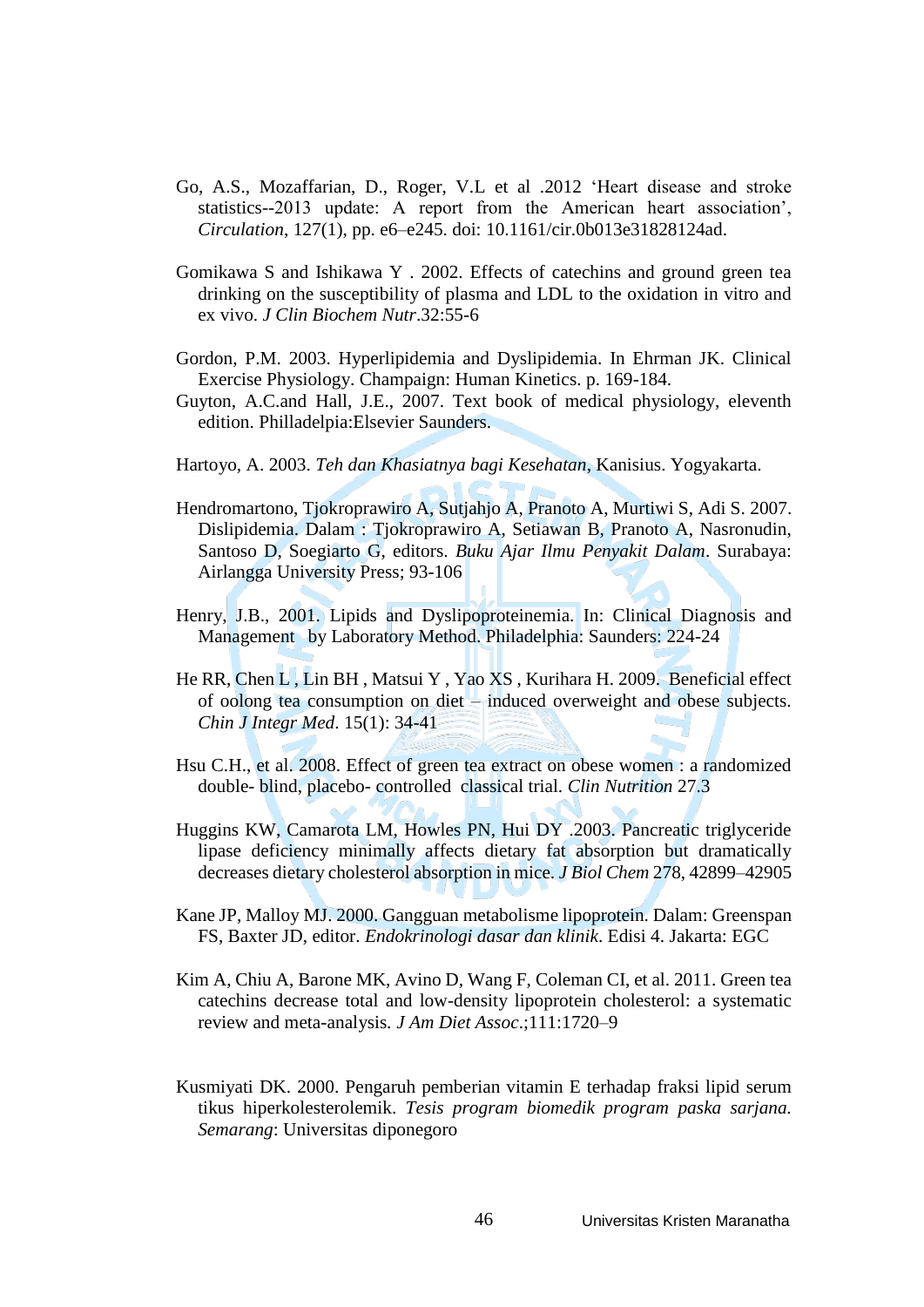- Marks Dawn B , Marks Afian D, Smith Collen M .2000. Biokimia Kedokteran dasar : sebuah pendekatan klinis , Edisi 1,Jakarta : EGC
- Martell, A. 2015. The 7 best Oolong tea varieties available today. Available at: http://foodal.com/drinks-2/tea/best-oolong/ (Accessed: 16 October 2016)..
- Mayes, P.A. Murray, R.K., Granner, D.K., and Rodwell, V.W., 2003. Harper's Illustrated biochemistry, twenty sixt edition. McGraw-Hill Companies.
- Murray, R.K., Bender, D. and Botham, K.M. 2012. Harper's illustrated biochemistry. 29th edn. New York: McGraw-Hill Medical.
- Mozaffarian, D., Wilson, P.W.F. and Kannel, W.B. 2008. Beyond established and novel risk factors: Lifestyle risk factors for cardiovascular disease, *Circulation*, 117(23), pp. 3031–3038. doi: 10.1161/circulationaha.107.738732. WHO
- Nagao, T., Komine, Y., Soga, S., Meguro, S., Hase, T., Tanaka, Y. and Tokimitsu, I. 2005. Ingestion of a tea rich in catechins leads to a reduction in body fat and malondialdehyde – modified LDL in men. Am .*J Clin Nutr*., 81 : 122 – 9.
- Oriviyanti, G. 2012. Perbedaan Pengaruh Yoghurt Susu, Jus Kacang Merah Dan Yoghurt Kacang Merah Terhadap Kadar Kolesterol LDL dan Kolesterol HDL Serum Pada Tikus Dislipidemia*.* Semarang: Universitas Dipenogoro.
- Pandit, A., Sachdeva, T. and Bafna, P. (2012) 'Drug-induced Hepatotoxicity: A review', *Journal of Applied Pharmaceutical Science*, 02(05), pp. 233–243. doi: 10.7324/japs.2012.2541.
- PERKENI. 2012. Konsensus Pengelolaan Dislipidemia di Indonesia*.* Jakarta: Pusat Penerbitan Ilmu Penyakit Dalam Fakultas Kedokteran UI
- PERKI (Persatuan Kardiologi Indonesia).2010. Pedoman Tata Laksana Dislipidemia
- Perkumpulan Endokrinologi Indonesia. 2005. Buku Petunjuk Praktis Penatalaksanaan Dislipidemia . 5 – 14.
- Rader DJ, Hobbs HH. 2010. Disorders of lipoprotein metabolism. In : Kasper DL, Fauci AS, Longo DL, Braunwald E, Hauser SL, Jameson JL, ed. *Harrison's Endocrinology*. 2nd ed. New York, NY: McGraw-Hill
- Ritter, P. 1996. Biochemistry . Brooks Publishers Company . California
- Robertson, A. 1992. The Chemistry and Biochemistry of Black Tea Production-The Non Volatiles. Di dalam : KC Willson & MN Clifford, editor. *Tea Cultivation to Consumption*. London : Chapman & Hall.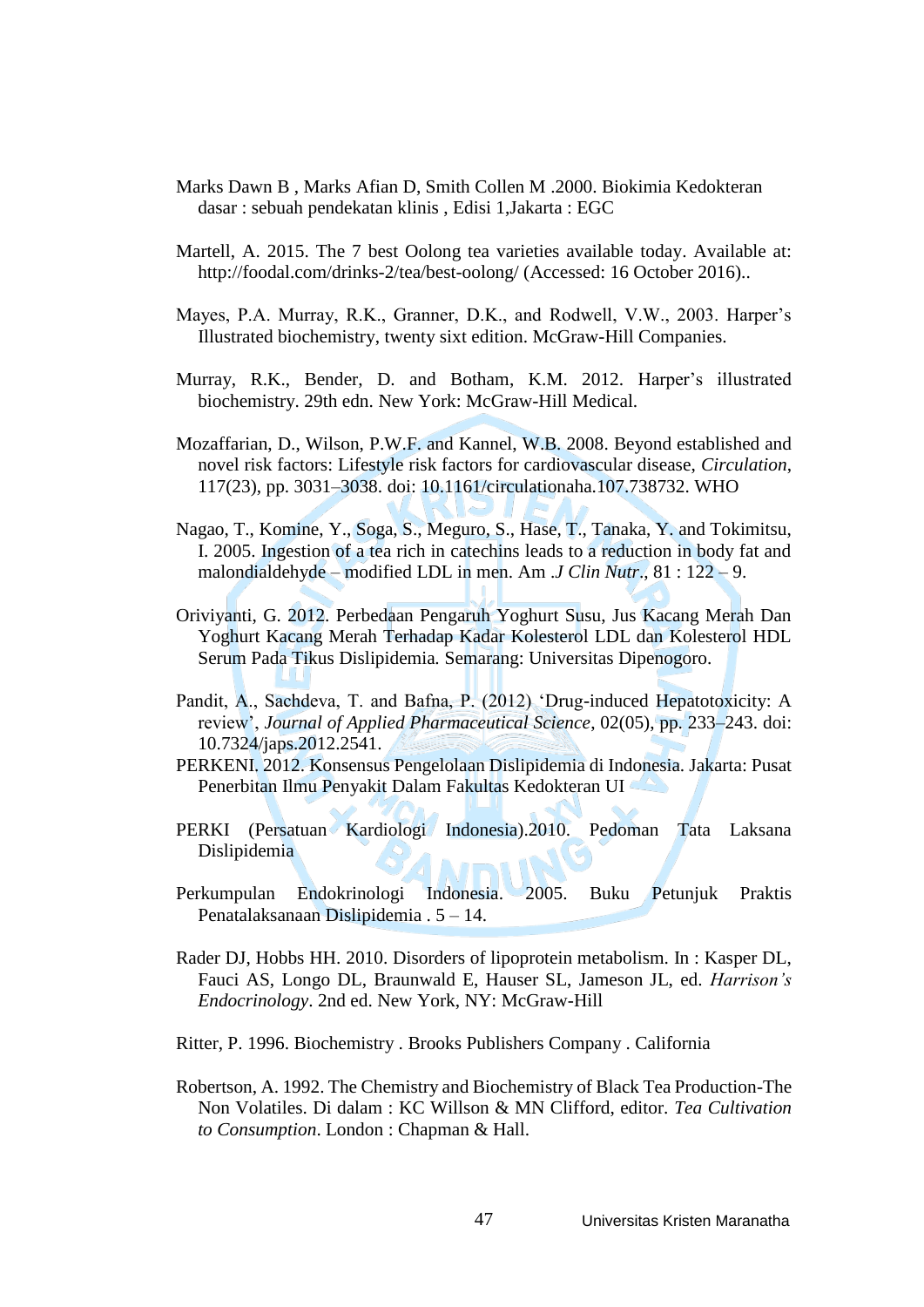- Rohdiana, D. 2011. TEH ini Menyehatkan Telaah Ilmiah Populer. Edisi 2. Bandung: Alfabeta.
- Rosamond, W., Flegal, K., Furie, K .et al 2007 'Heart disease and stroke statistics- -2008 update: A report from the American heart association statistics committee and stroke statistics subcommittee', *Circulation*, 117(4), pp. e25–e146. doi: 10.1161/circulationaha.107.187998.
- Rumpler, W., Seale, J., Clevidence, B., Judd, J., Wiley, E., Yamamoto, S., … Hosoda, K. (2001). Oolong tea increases metabolic rate and fat oxidation in men. *The Journal of Nutrition*, *131*(February), 2848–2852.
- Santoso A .2009. Lipid dan Penyakit Jantung Koroner. Centra Commucations
- Sidney, S., Rosamond, W.D., Howard, V.J. and Luepker, R.V. 2012. The "heart disease and stroke statistics--2013 update" and the need for a national cardiovascular surveillance system, *Circulation*, 127(1), pp. 21–23. doi: 10.1161/circulationaha.112.155911
- Siswoputranto, P.S., 1978. Perkembangan Teh , Kopi , Cokelat Internasional. Jakarta : Gramedia Pustaka Utama
- Steenis, V. 2005. Flora "Untuk Sekolah di Indonesia". Penerbit Pradnya Paramita. Jakarta. ...
- Sudoyo AW, Setiyohadi B, Alwi I, Simadibrata M, Setiati S, editors. 2009. *Buku Ajar Ilmu Penyakit Dalam Ed.5. Jakarta*: Interna Publishing; 1937- 41
- Sujayanto, G. 2008. Khasiat Teh Untuk Kesehatan dan Kecantikan. Flona Serial . Jakarta : ITB
- Sutejo, R. 1972. *Teh*. Jakarta : Penerbit Surungan
- Takeo, T. 1992. Green and Semi-Fermented Teas. Di dalam : KC Willson & MN Clifford, editor. *Tea Cultivation to Consumption*. London : Chapman &Hall.
- Tóth, P. P., Potter, D., & Ming, E. E. 2012. Prevalence of lipid abnormalities in United States: The National Health and Nutrition Examination Survey 2003– 2006. *Journal of Clinical Lipidology, 6*(4), 325-330.